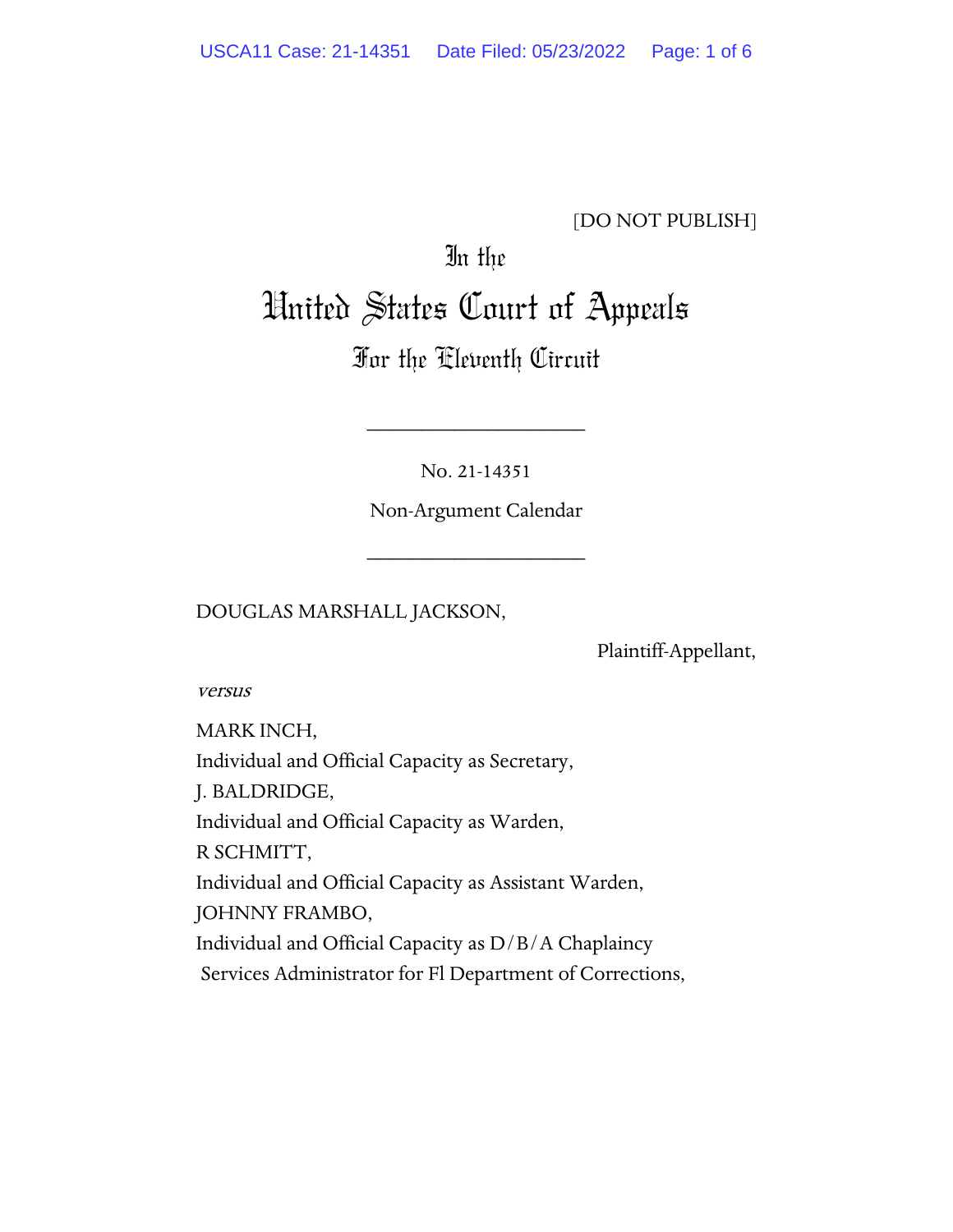2 Opinion of the Court 21-14351

Defendants-Appellees.

Appeal from the United States District Court for the Middle District of Florida D.C. Docket No. 5:21-cv-00255-TPB-PRL

\_\_\_\_\_\_\_\_\_\_\_\_\_\_\_\_\_\_\_\_

\_\_\_\_\_\_\_\_\_\_\_\_\_\_\_\_\_\_\_\_

Before GRANT, TJOFLAT, and ANDERSON, Circuit Judges.

PER CURIAM:

Douglas Jackson, a prisoner proceeding pro se, appeals from the District Court's *sua sponte* dismissal of his amended complaint against former Secretary of the Florida Department of Corrections ("FDOC") March Inch, prison officials J. Baldridge, R. Schmitt, and Johnny Frambo, and the FDOC, as frivolous, malicious, and insufficient to state a claim. His complaint raised violations of the Religious Land Use and Institutionalized Persons Act ("RLUIPA"), 42 U.S.C. § 2000cc-1 and 42 U.S.C. § 1983, and purported to raise claims under 18 U.S.C. §§ 242 and 247.[1](#page-1-0)

Jackson makes four arguments on appeal: (1) the District Court erred by dismissing his complaint for failure to state a claim; (2) the District Court erred by failing to enforce the Establishment

<span id="page-1-0"></span><sup>&</sup>lt;sup>1</sup> On appeal, Jackson has abandoned all his claims besides those raised under RLUIPA.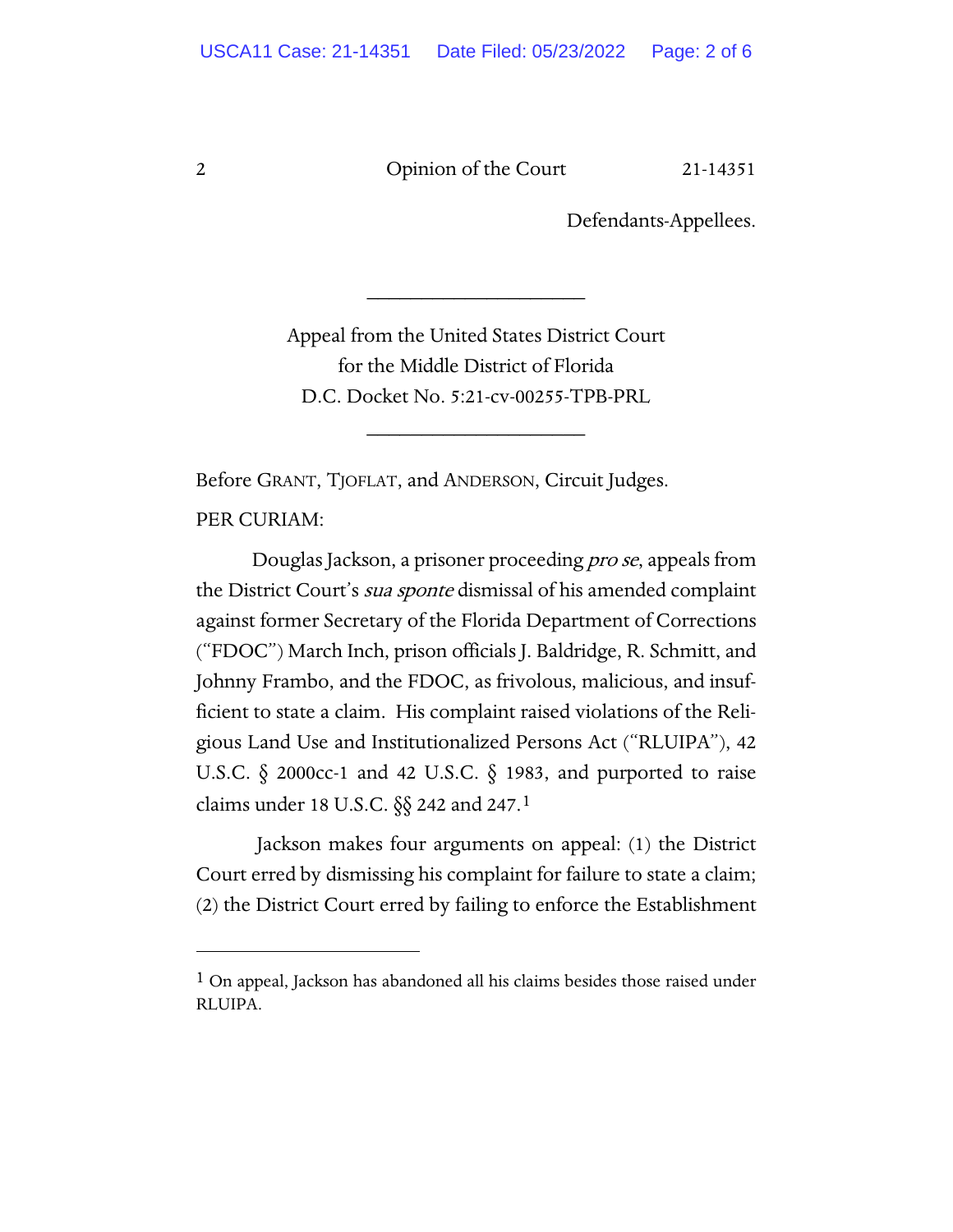21-14351 Opinion of the Court 3

Clause and sovereignty of his religious group; (3) the District Court abused its discretion by denying his petition for a writ of mandamus; and (4) the District Court abused its discretion by denying his motion for a preliminary injunction. [2](#page-2-0) We consider each argument in turn.

#### I.

Courts must review, before docketing or as soon as practicable after docketing, any civil complaint in which a prisoner seeks redress from a governmental entity, officer, or employee. 28 U.S.C. § 1915A(a). The court must identify cognizable claims or dismiss the complaint if it is frivolous, malicious, or fails to state a claim upon which relief may be granted. *Id.* (b) $(1)$ . We review *de* novo a district court's *sua sponte* dismissal for failure to state a claim pursuant to  $\S$  1915A(b)(1) and apply the same standard used for dismissals pursuant to Fed. R. Civ. P. 12(b)(6). Leal v. Ga. Dep't of Corr., 254 F.3d 1276, 1278-79 (11th Cir. 2001).

An appellant abandons any argument not briefed before us, made in passing, or raised briefly without supporting arguments or authority. Access Now, Inc. v. Sw. Airlines Co., 385 F.3d 1324, 1330 (11th Cir. 2004); Sapuppo v. Allstate Floridian Ins. Co., 739 F.3d 678,

<span id="page-2-0"></span> $2$  We note that Jackson moves to substitute the current FDOC Secretary, Ricky Dixon for Inch in his official capacity. We conclude that an order substituting Dixon is unnecessary here because Dixon was automatically substituted for Inch in his official capacity when Inch resigned as secretary. Fed. R. App. P.  $43(c)(2)$ . We deny the motion without further discussion.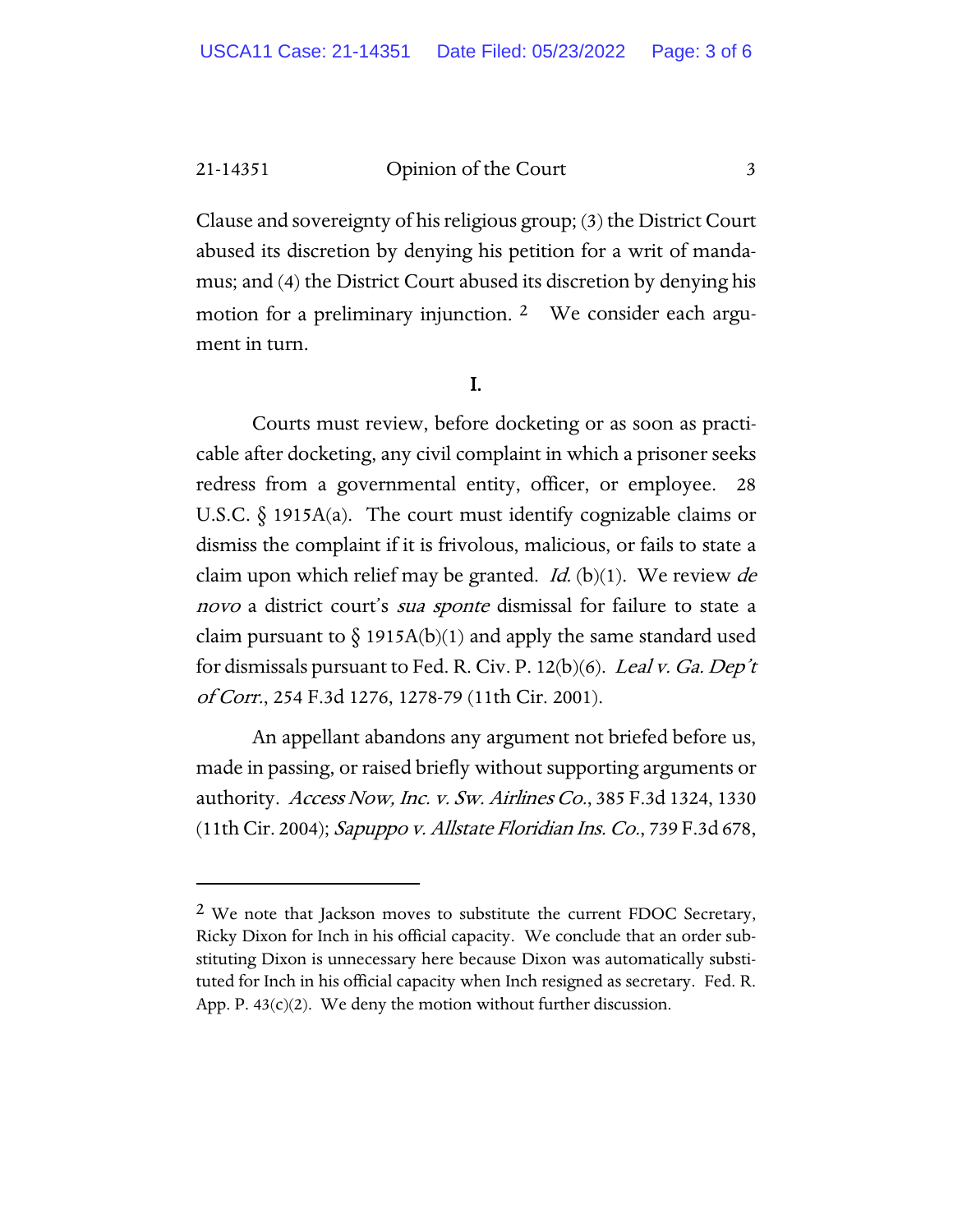4 Opinion of the Court 21-14351

681 (11th Cir. 2014). To obtain reversal of a district court judgment that is based on multiple, independent grounds, an appellant must argue that each ground is incorrect: if he fails to challenge any ground on appeal, the judgment is due to be affirmed. See Sapuppo, 739 F.3d at 680.

Here, Jackson does not argue on appeal that the court abused its discretion by finding that his complaint was frivolous or malicious and has thus abandoned any argument on those issues. See Access Now, Inc., 385 F.3d at 1330. Because he does not challenge on appeal two of the court's independent grounds for the dismissal of his complaint, we affirm that dismissal. See Sapuppo, 739 F.3d at 680. Furthermore, his assertions that the defendants burdened his religious exercise and that he was denied group worship services were conclusory. See Oxford Asset Mgmt. v. Jaharis, 297 F.3d 1182, 1188 (11th Cir. 2002).

#### II.

Jackson has abandoned his arguments that the court failed to enforce the Establishment Clause or the sovereignty of his religious group by failing to provide supporting arguments. See Sapuppo, 739 F.3d at 681.

#### III.

We review the denial of a petition for a writ of mandamus for an abuse of discretion. See Kerr v. U.S. Dist. Ct. for N. Dist., 426 U.S. 394, 403 (1976). A writ of mandamus is a drastic remedy that is solely invoked in extraordinary situations. Id. at 402. The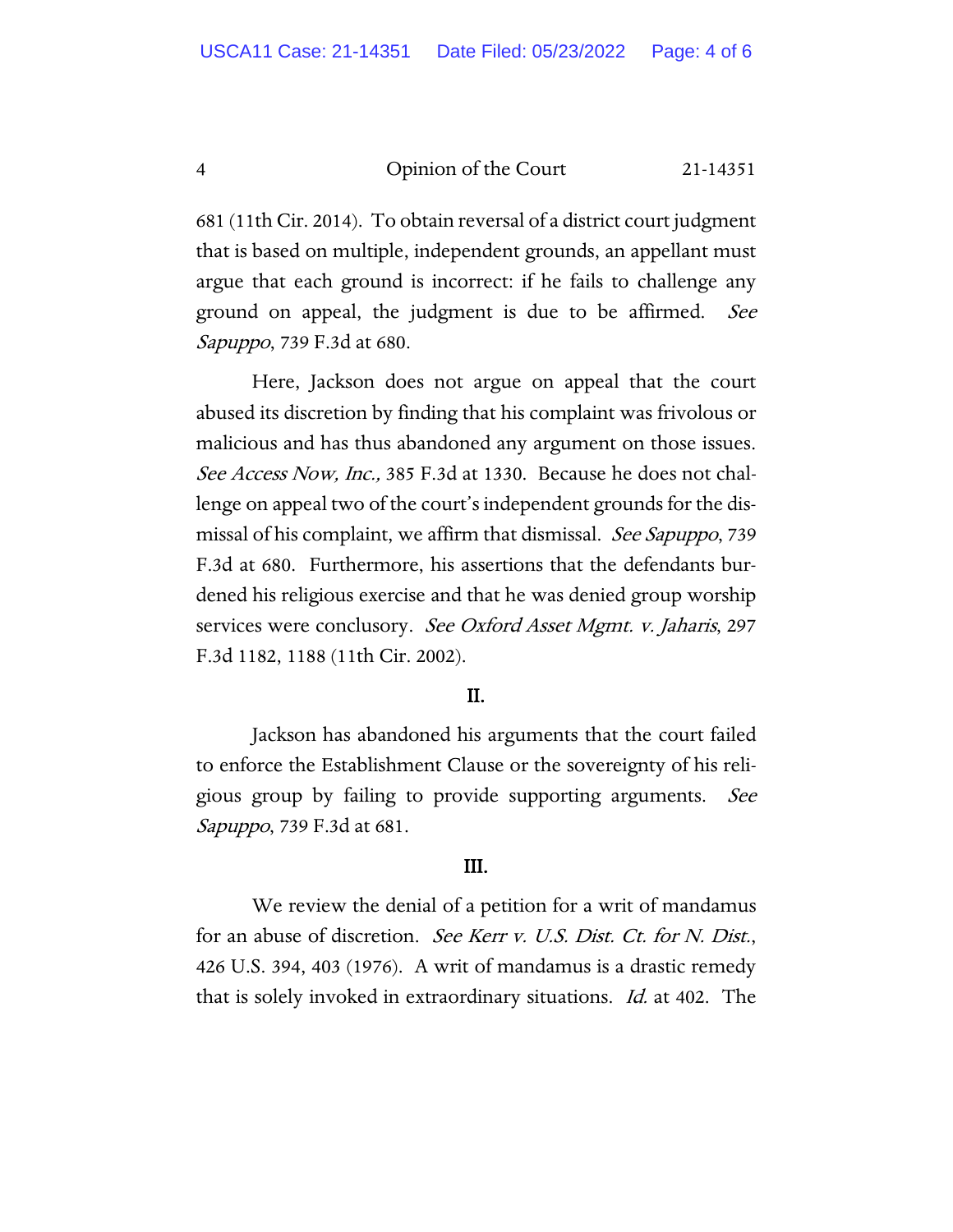21-14351 Opinion of the Court 5

writ should issue solely where the party seeking it has no other means of obtaining the relief he desires and shows that his right to issuance of the writ is clear and indisputable. *Id.* at 403.

Here, Jackson has abandoned any argument that the court erred by denying his petition for a writ of mandamus by failing to raise supporting arguments and authorities. See Sapuppo, 739 F.3d at 681. Furthermore, he failed to indisputably establish that he lacked any other means of obtaining relief or that he was entitled to issuance of the writ. See Kerr, 426 U.S. at 403.

#### IV.

We review the denial of a motion for a preliminary injunction for an abuse of discretion. See Sierra Club v. Georgia Power Co., 180 F.3d 1309, 1310 (11th Cir. 1999). To receive a preliminary injunction, a movant must demonstrate that he (1) is likely to succeed on the merits, (2) will be irreparably injured if the injunction is denied, (3) is threatened by an injury greater than the injury the opposing party may suffer from an injunction, and (4) is requesting an injunction that would not be against the public interest. Siegel v. LePore, 234 F.3d 1163, 1176 (11th Cir. 2000) (en banc). A movant must clearly meet his burden of persuasion on each element. Id. Finally, a finding that a complaint fails to state a claim moots any issues regarding a preliminary injunction. *Gissendaner v. Comm'r*, Ga. Dep't of Corr., 794 F.3d 1327, 1330 n.3 (11th Cir. 2015).